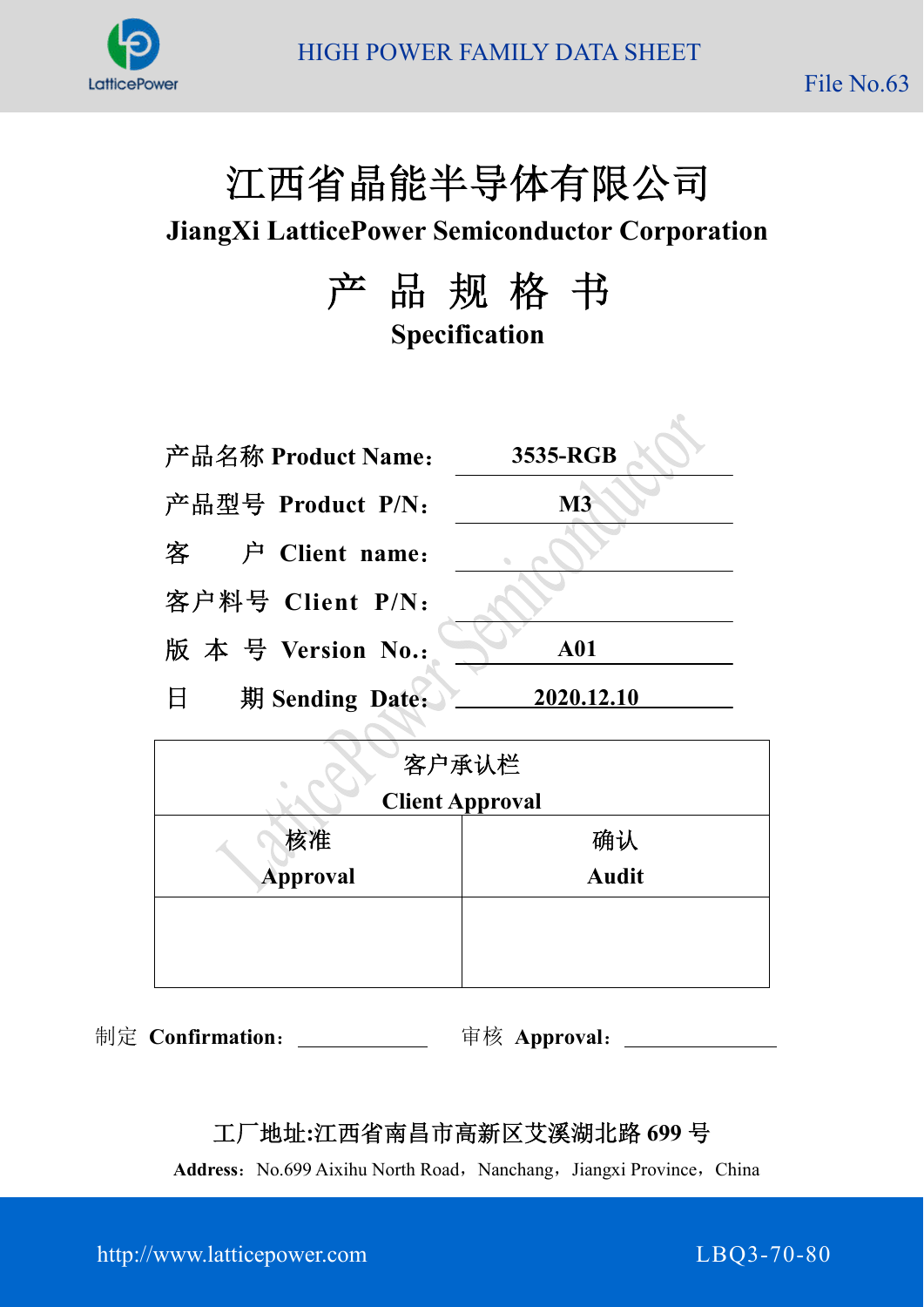

目录

# Contents

| 5、光电特性图 The Photoelectric Characteristics Graph5                 |  |
|------------------------------------------------------------------|--|
|                                                                  |  |
|                                                                  |  |
| 8、卷轴 Reel Dimensions Manuscriptum 2008 8、卷轴 Reel Dimensions 2008 |  |
|                                                                  |  |
|                                                                  |  |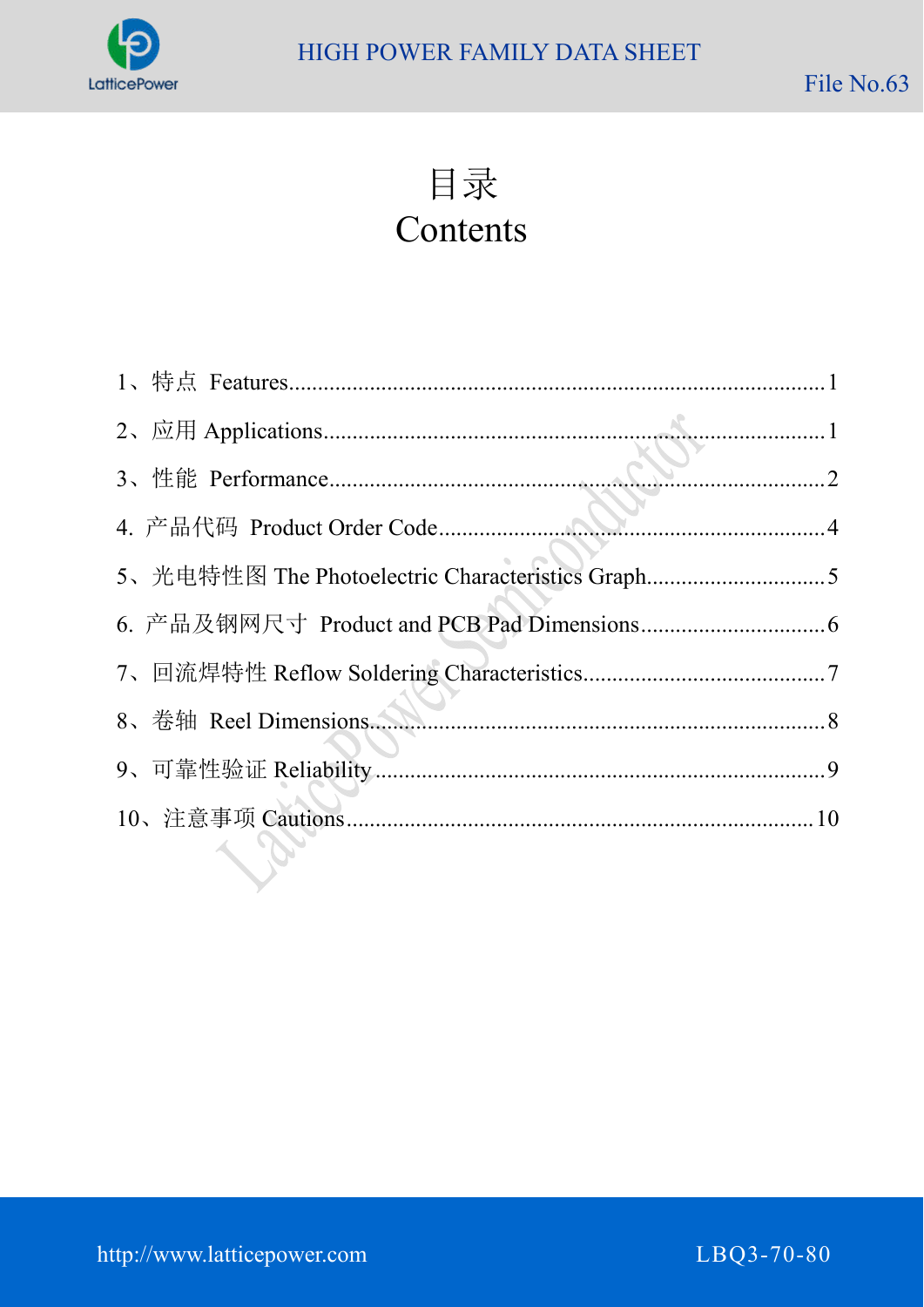

## **1**、特点 **Features**

- 陶瓷封装,高亮度,高光效 Ceramic Substrate package , High brightness ,High efficiency
- $\blacklozenge$   $\mathbb{R}$   $\pm$  : 3.5mm\*3.5mm Size:3.5mm\*3.5mm
- ◆适于 SMT 贴片 Compatible with SMT
- ◆ 发光角度: 120° Viewing Angle: 120°
- ◆包装: 最大 1000 颗/卷 Package: Max: 1000pcs /reel



# **2**、应用 **Applications**

| 景观照明 | Landscape lighting  |
|------|---------------------|
| 车用照明 | Automobile lighting |
| 舞台照明 | Stage lighting      |
|      |                     |

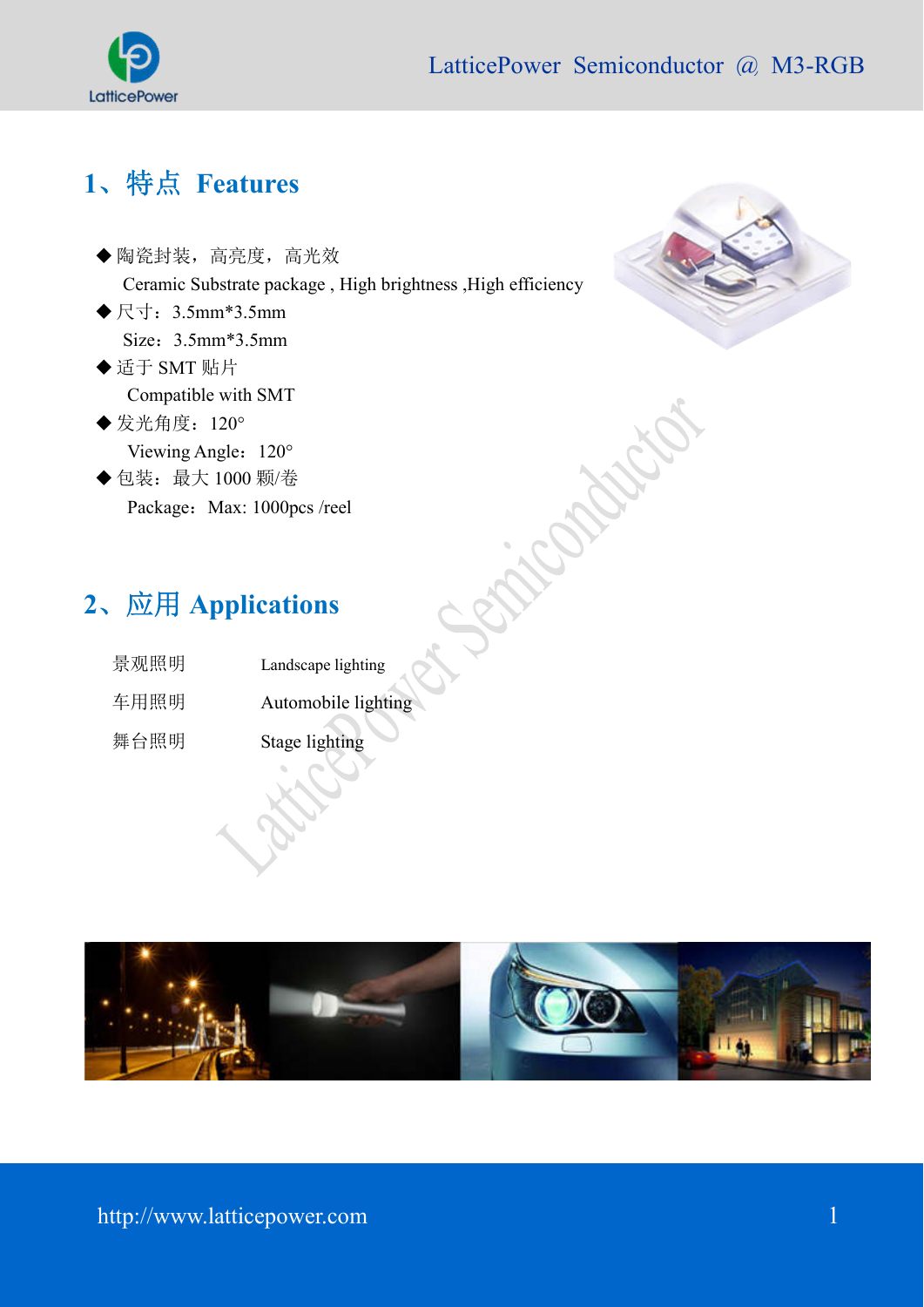

# **3**、性能 **Performance**

# **a**) 绝对最大额定值 **Absolute Maximum Ratings**

| 参数                                 |                            | 符号                        | 最大参数值          | 单位              |
|------------------------------------|----------------------------|---------------------------|----------------|-----------------|
| Parameter                          |                            | Symbo1                    | Maximum Rating | Unit            |
|                                    | 红 Red                      |                           | 500            |                 |
| 电流                                 | 绿 Green                    | $I_F$                     | 500            | mA              |
| <b>Forward Current</b>             | 蓝 Blue                     |                           | 500            |                 |
| 功率                                 | 红 Red                      |                           | 1.50           |                 |
| Power                              | 绿 Green                    | $\overline{P}$            | 1.50           | W               |
| Dissipation                        | 蓝 Blue                     |                           | 1.50           |                 |
| 反向电压                               |                            | $V_R$                     | 5              | $\bf{V}$        |
|                                    | <b>Reverse Voltage</b>     |                           |                |                 |
|                                    | 工作温度                       |                           | $-40$ $-105$   | $\rm ^{\circ}C$ |
| <b>Operating Temperature Range</b> |                            | $T_{\text{opt}}$          |                |                 |
|                                    | 存储温度                       |                           | $-40$ ~120     | $\rm ^{\circ}C$ |
|                                    | <b>Storage Temperature</b> | $\mathrm{T_{\text{stg}}}$ |                |                 |
| ESD (人体模式)                         |                            |                           | 2000           | V               |
|                                    | <b>ESD Human Body Mode</b> |                           |                |                 |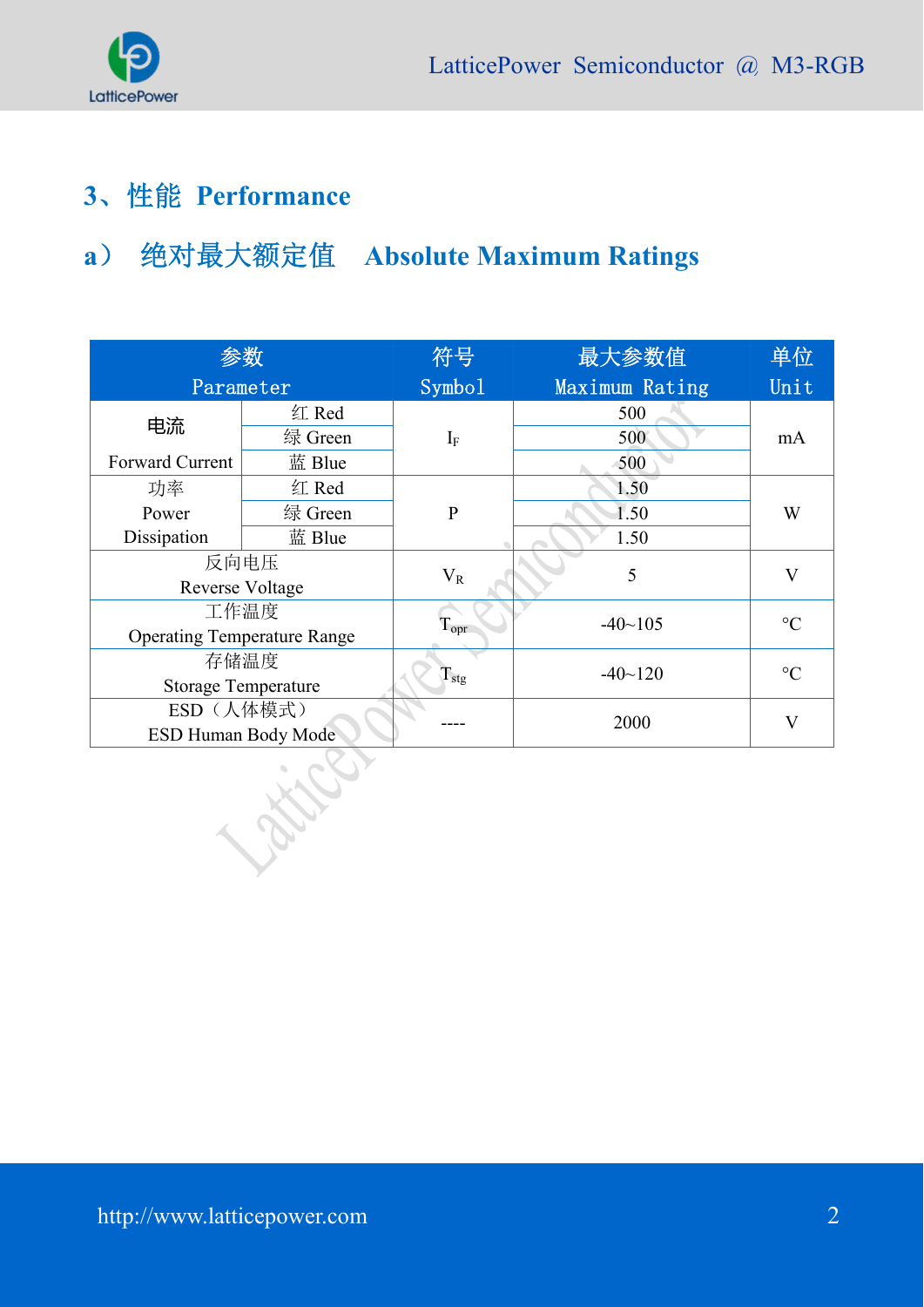

| b)光电参数<br>Electro-Optical Characteristics (T solder pad = $25 \degree C$ , I <sub>F</sub> = $350 \text{mA}$ ) |         |               |      |      |      |               |
|---------------------------------------------------------------------------------------------------------------|---------|---------------|------|------|------|---------------|
| 项目                                                                                                            |         | 符号            | 最小值  | 典型值  | 最大值  | 单位            |
| <b>Item</b>                                                                                                   |         | <b>Symbol</b> | Min. | Typ. | Max. | Unit          |
| 光通量                                                                                                           | 红 Red   |               | 40   | 60   |      |               |
| Luminous Flux                                                                                                 | 绿 Green | $\Phi$        | 75   | 85   |      | Lm            |
|                                                                                                               | 蓝 Blue  |               | 15   | 20   |      |               |
| 正向电压                                                                                                          | 红 Red   |               | 2.0  | 2.4  | 3.0  |               |
| Forward                                                                                                       | 绿 Green | VF            | 2.5  | 3.0  | 3.5  | $\mathbf{V}$  |
| Voltage                                                                                                       | 蓝 Blue  |               | 2.5  | 3.0  | 3.5  |               |
| 波长                                                                                                            | 红 Red   |               | 620  | 625  | 630  |               |
| Wavelength                                                                                                    | 绿 Green | nm            | 520  | 522  | 525  | nm            |
|                                                                                                               | 蓝 Blue  |               | 450  | 452  | 455  |               |
| 热阻<br><b>Thermal Resistance</b>                                                                               |         |               |      | 7.5  |      | $\degree$ C/W |
| 发光角度<br>Viewing Angle                                                                                         |         | $2\theta$ 1/2 |      | 120  |      | $\circ$       |
| 结温<br><b>LED Junction Temperature</b>                                                                         |         | $T_j$         |      | 125  |      | $^{\circ}$ C  |

备注 Notes :

光通量测量误差范围±7%

Luminous flux measurement tolerance:  $\pm 7\%$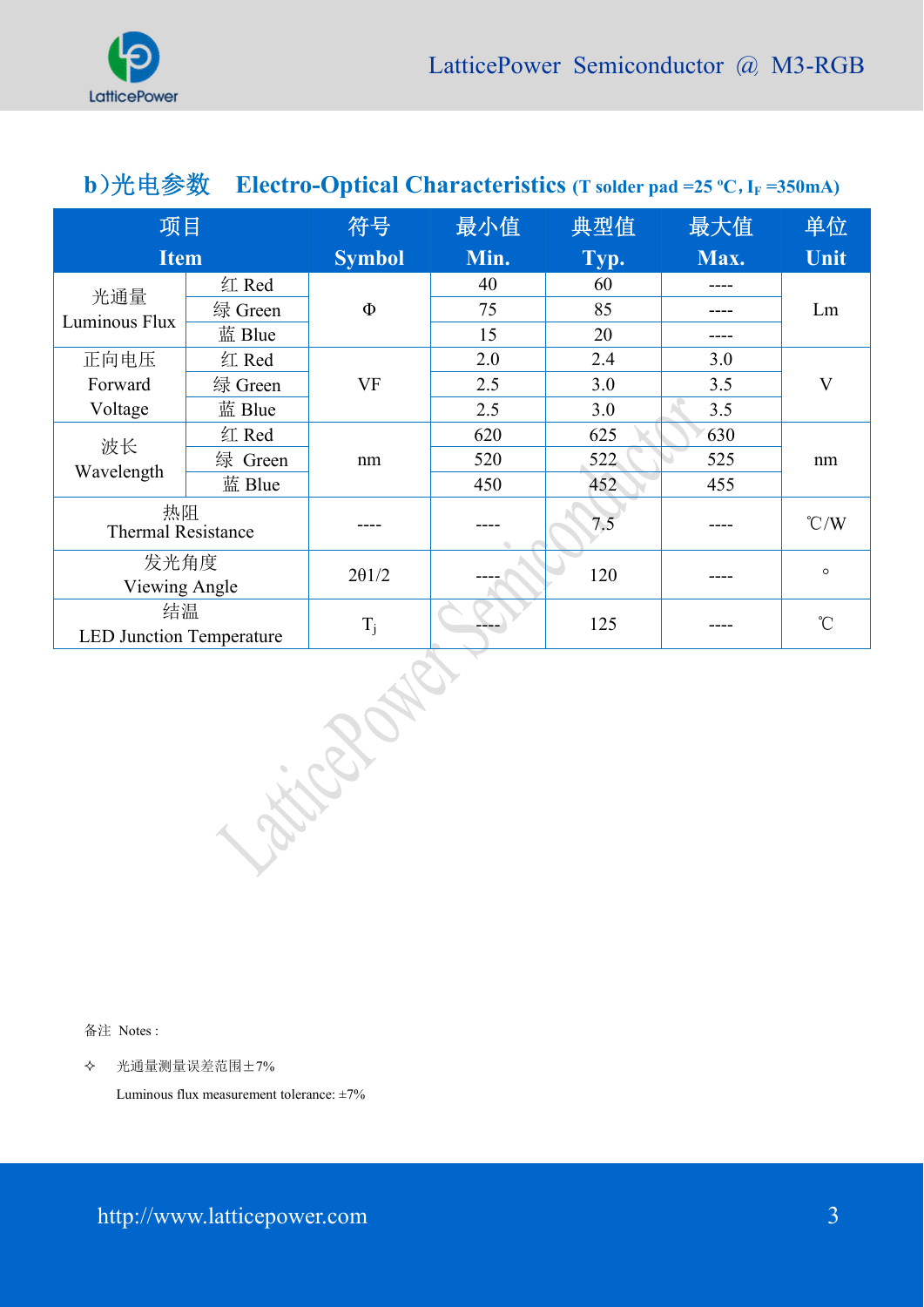

### **4.** 产品代码 **Product Order Code**

| M3 | $\sim$ | ${\rm RW}$ | DI.<br>$\sim$ $-$ | <b>Contract</b> | $\mathbf{D}3$ |
|----|--------|------------|-------------------|-----------------|---------------|
|    |        |            |                   |                 |               |

- ① 产品型号 Product Type
- ② 红光参数(亮度,电压,波长范围)Red parameter(Luminous Flux、Voltage、Wavelength)
- ③ 绿光参数(亮度,电压,波长范围)Green parameter(Luminous Flux、Voltage、Wavelength)
- ④ 蓝光参数(亮度,电压,波长范围)Blue parameter(Luminous Flux、Voltage、Wavelength)

#### **T** solder pad =25 °C,  $I_F = 350 \text{ mA}$

| 产品名称           | 测试项目<br>代码       |           | 红光            |            | 代码             | 绿光  |            | 代码             | 蓝光         |            |
|----------------|------------------|-----------|---------------|------------|----------------|-----|------------|----------------|------------|------------|
|                |                  |           | MIN           | <b>MAX</b> |                | MIN | <b>MAX</b> |                | <b>MIN</b> | <b>MAX</b> |
|                | WLD              | <b>RW</b> | 615           | 630        | $\rm DL$       | 515 | 530        | D <sub>3</sub> | 430        | 470        |
| M <sub>3</sub> | $\pm$ m $)$<br>Φ | <b>BR</b> | 35            | 95         | <b>BG</b>      | 70  | 120        | <b>BB</b>      | 10         | 40         |
|                | VF <sub>2</sub>  | R1        | $\Omega$<br>↵ | 3          | G <sub>1</sub> | 2.5 | 3.5        | G <sub>1</sub> | 2.5        | 3.5        |

出货标签**(**例**) Shipping label**(**e.g.**)Item. LatticePower

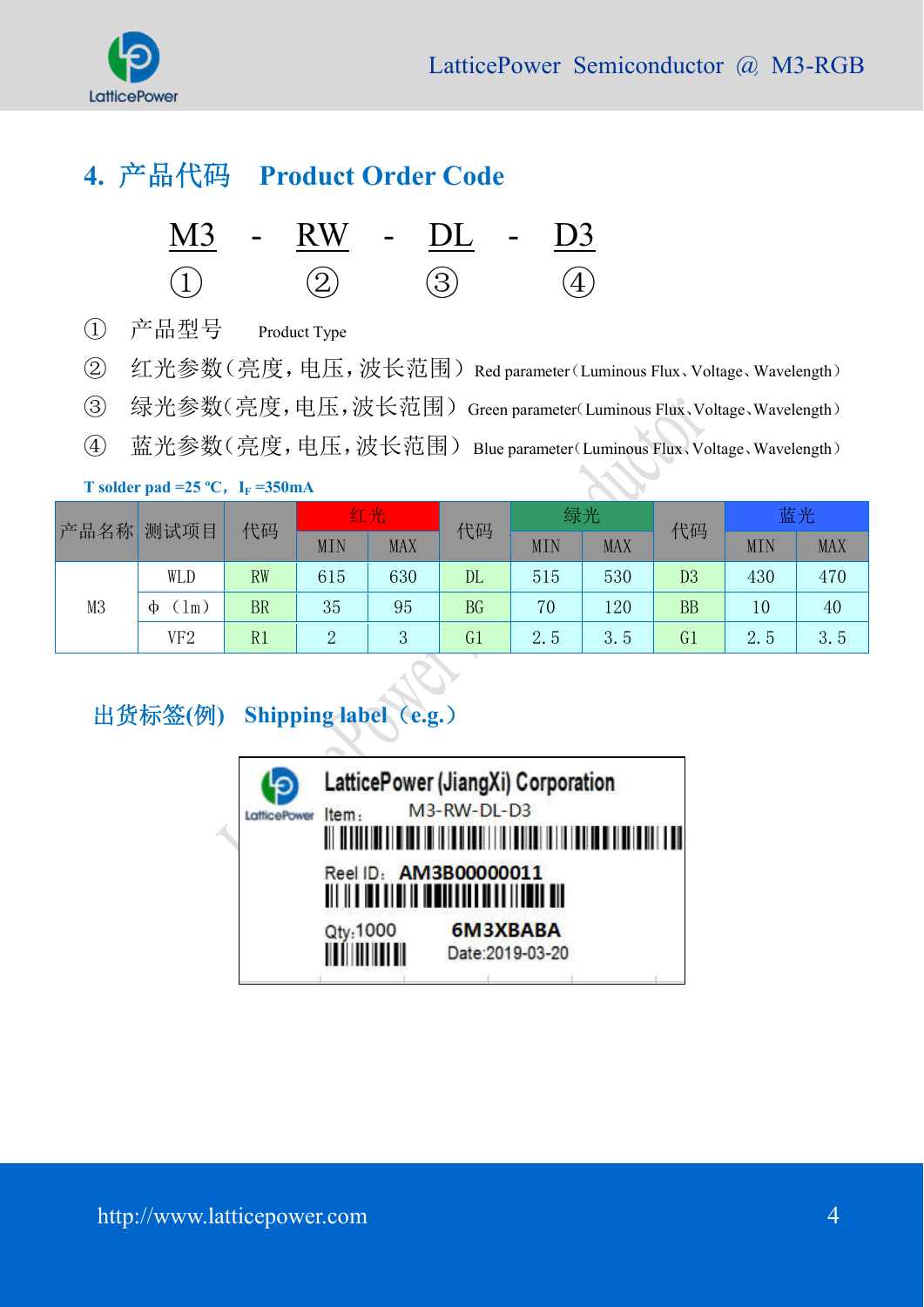

# **5**、光电特性图

### **The Photoelectric Characteristics Graph** (**Ta= 25** ℃)

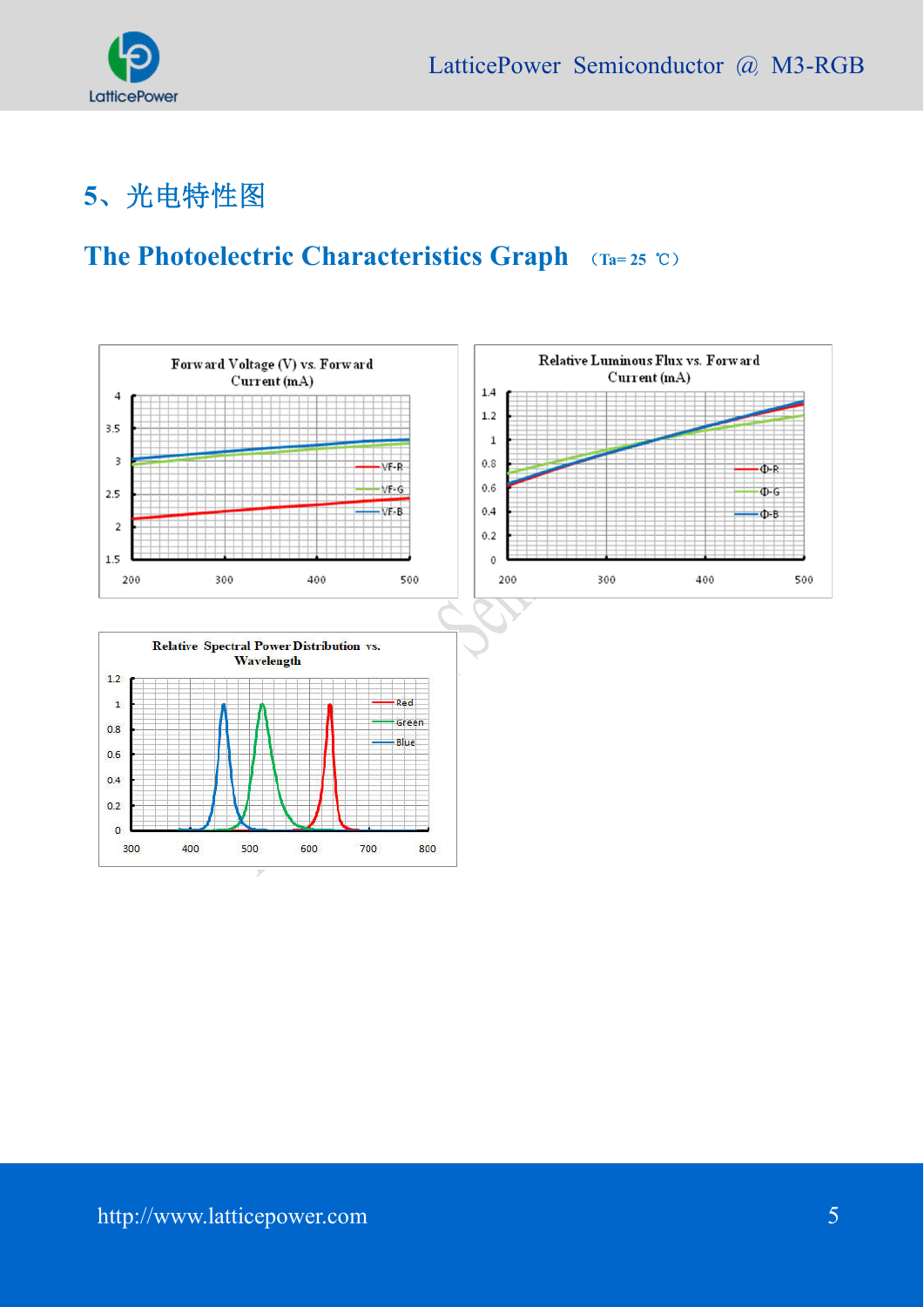

# **6.** 产品及钢网尺寸 **Product and PCB Pad Dimensions**

#### **Product Dimensions**:



备注 Notes:

所有尺寸均以 mm 为单位

All dimensions are in millimeters

尺寸未按照公差±0.1mm 标记的,按照图纸标记

Size is not marked in accordance with tolerance  $\pm$  0.1mm and dimension tolerances in accordance with drawings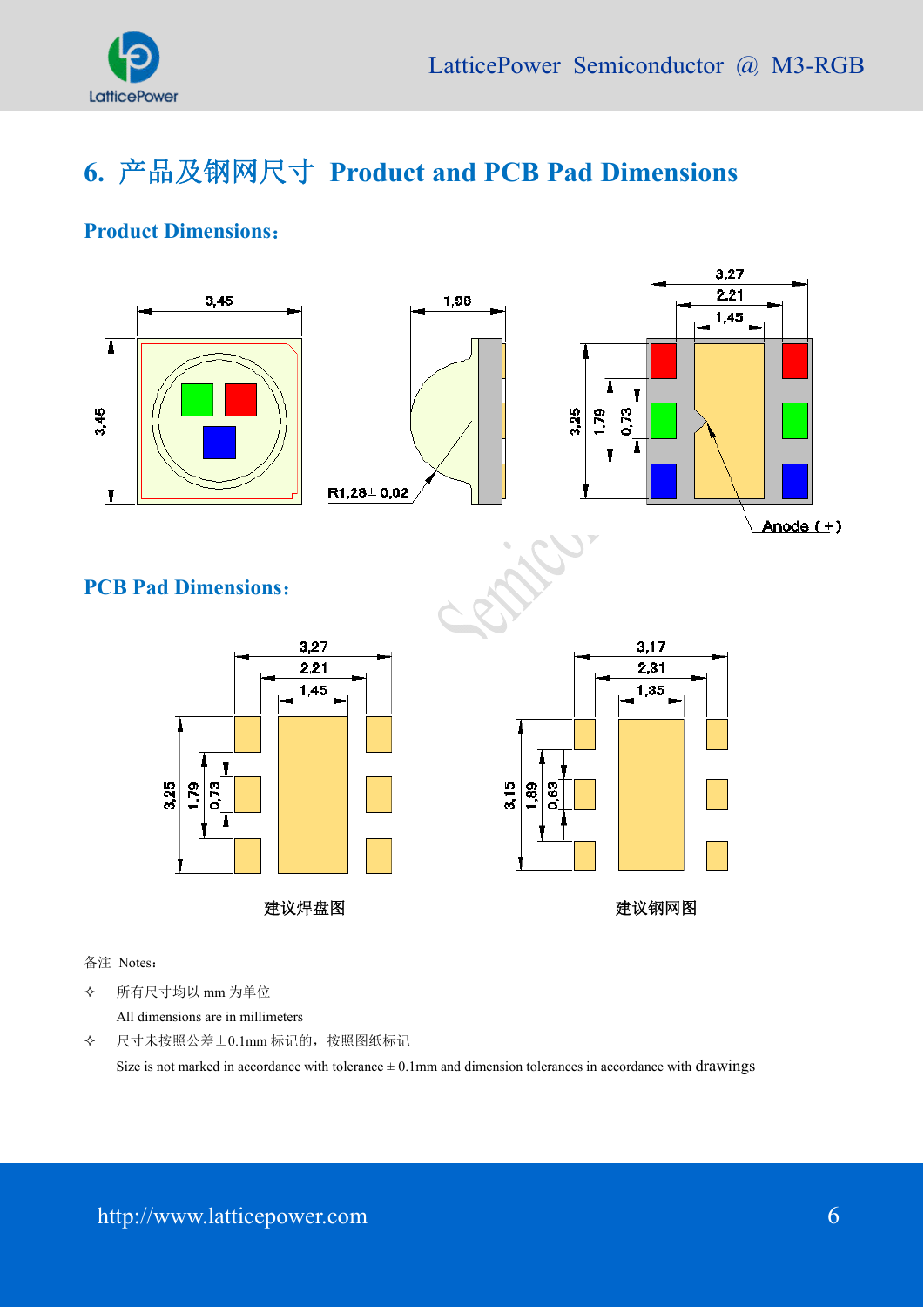

# **7**、回流焊特性 **Reflow Soldering Characteristics**



根据 EDEC-J-STD-020D 内容,参考以下内容。

Compatible with the JEDEC-J-STD-020D,using the parameters listed below.

| 特制参数 Profile Feature                                          | 无铅焊料 Lead-Free Solder  |  |
|---------------------------------------------------------------|------------------------|--|
| 平均上升速率 $(Tsmax \nsubseteq T_p)$                               | $3 °C/sec$ max.        |  |
| Average Ramp-Up Rate (Tsmax to Tp)                            |                        |  |
| 预热: 温度最小值 (Tsmin)                                             | 150                    |  |
| Preheat: Temperature Min (Tsmin)                              |                        |  |
| 预热: 最高温度 (Tsmax)                                              |                        |  |
| Preheat:Temperature Max (Tsmax)                               | 200                    |  |
| 预热: 时间 (tsmin 到 tsmax)                                        |                        |  |
| Preheat:Time (tsmin to tsmax)                                 | $60-180$ secs          |  |
| 回流温度(TL)                                                      |                        |  |
| Time Maintained Above: Temperature (TL)                       | $217^{\circ}$ C        |  |
| 回流时间 (tL)                                                     | $60-150$ secs          |  |
| Time Maintained Above: Time (tL)                              |                        |  |
| 峰值/分类温度(Tp)                                                   |                        |  |
| Peak/Classification Temperature(Tp)                           | $255 \pm 5^{\circ}$ C  |  |
| 实际峰值温度(tp)在5℃以内的时间                                            |                        |  |
| Time Within 5 <sup>°</sup> C of Actual Peak Temperature $(p)$ | $20 - 40$ secs         |  |
| 降低速率                                                          | $5^{\circ}$ C/sec max. |  |
| Ramp-Down Rate                                                |                        |  |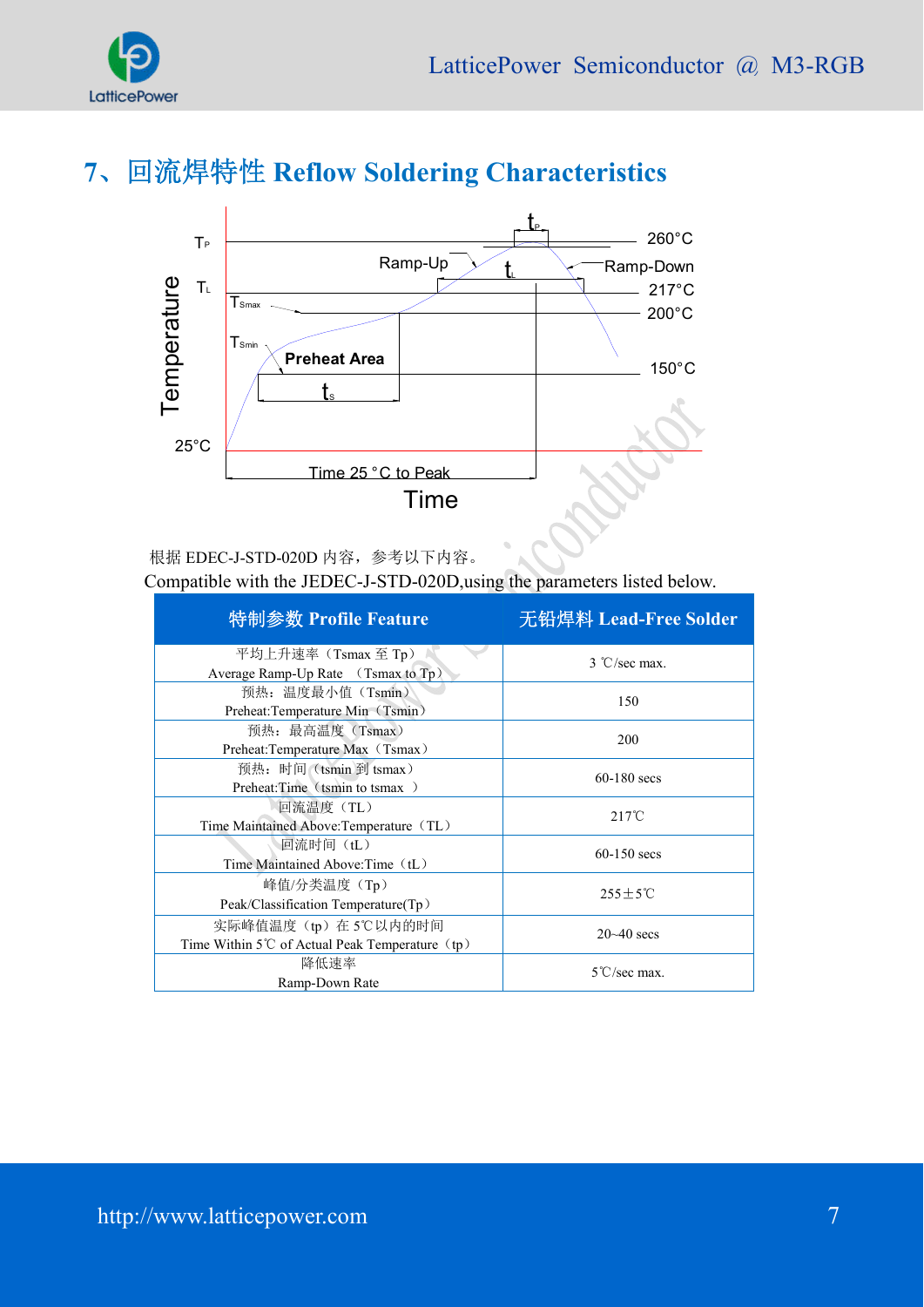

### **8**、 卷轴 **Reel Dimensions**



备注 Notes:

 卷轴包装 1000pcs Reel:1000pcs.

 卷轴包装方法符合 IJSC0806(连续胶带上的电子元件包装) The tape packing method complies with IJSC0806(Packing of Electronic Components on Continuous Tapes. 当卷轴由于工作中断而重绕时,载带上压力不应超过 10N,否则 LED 可能会粘在盖带上

When the tape is rewound due to work interruptions, no more than 10N should be applied to the embossed carrier tape. The LEDs may stick to the cover tape.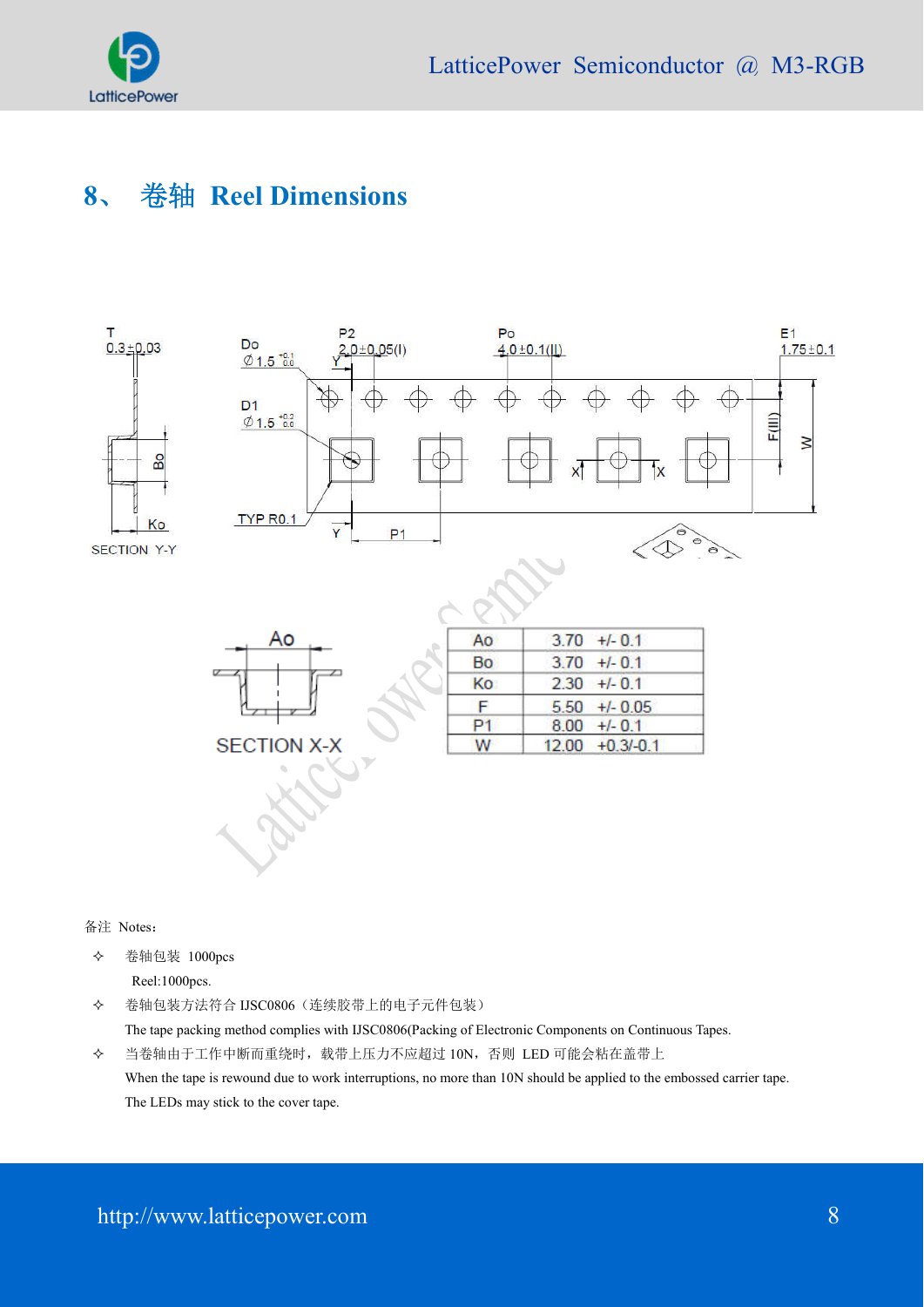

# **9**、可靠性 **Reliability**

### **a)** 测试和结果 **Tests and Results**

| 测试项目<br><b>Test Item</b>                           | 参考标准<br><b>Reference</b><br><b>Standard</b>           | 测试条件<br><b>Test Conditions</b>                                                               | 测试周期<br><b>Test Duration</b> | 失效标准<br><b>Failure</b><br>Criteria# | 失效数/测试数<br><b>Units</b><br><b>Failed/Tested</b> |
|----------------------------------------------------|-------------------------------------------------------|----------------------------------------------------------------------------------------------|------------------------------|-------------------------------------|-------------------------------------------------|
| 可焊性(回流焊)<br>Solderability(Reflow<br>Soldering)     | JEITA ED=4701<br>303 303A                             | $T_{\text{sld}} = 255 \pm 5^{\circ}$ C, 5sec, Lead-free<br>$Solder(Sn-3.0Ag-0.5Cu)$          | 3times                       | #2                                  | 0/12                                            |
| 高低温循环<br>Temperature Cycle                         | JEITA ED=4701<br>100 105                              | $-40^{\circ}$ C(30min)~25 $^{\circ}$ C(5min)~<br>$85^{\circ}$ C(30min)~25 $^{\circ}$ C(5min) | 100cycles                    | #1                                  | 0/12                                            |
| 高温/低温储存<br>High/Low<br>Temperature Storage         | JEITA ED=4701<br>200 201/<br>JEITA ED=4701<br>200 202 | $T_A = 120^{\circ}C/TA = -40^{\circ}C$                                                       | 1000h                        | #1                                  | 0/12                                            |
| 高温老化<br>High Temperature<br>Operating              |                                                       | $T_A = 85^{\circ}C$ , I <sub>F</sub> =500mA                                                  | 1000h                        | #1                                  | 0/12                                            |
| 高温高湿老化<br><b>Temperature Humidity</b><br>Operating |                                                       | 85°C, RH=85%, I <sub>F</sub> =500mA                                                          | 1000h                        | #1                                  | 0/12                                            |
| 震动<br>Vibration                                    | <b>JESD22-B103</b>                                    | $10m/s^2$ , $100~20000~100 Hz$ , 4c<br>ycles, 4min, each X, Y, Z                             | 5times                       | #1                                  | 0/6                                             |

# **b)** 失效判定 **Failure Criteria**

| 判定         | 条件<br>项目                   |                     | 失效判定                           |  |
|------------|----------------------------|---------------------|--------------------------------|--|
| Criteria # | <b>Items</b>               | <b>Conditions</b>   |                                |  |
|            | 正向电压                       |                     | >初始值×1.1 倍                     |  |
|            | Forward Voltage $(V_F)$    | ${\rm I}_{{\rm F}}$ | $>$ Initial value $\times$ 1.1 |  |
| #1         | 光通量                        |                     | <初始值×0.9倍                      |  |
|            | Luminous Flux $(\Phi_{v})$ | $I_F$               | $\leq$ Initial value × 0.9     |  |
|            | 反向电流                       | $V_R = 5V$          | >1 <sub>u</sub> A              |  |
|            | Reverse Current $(I_R)$    |                     | $>$ luA                        |  |
| #2         | 回流焊                        |                     | 焊接面积<80%                       |  |
|            | Solderability              |                     | Less than 80% solder coverage  |  |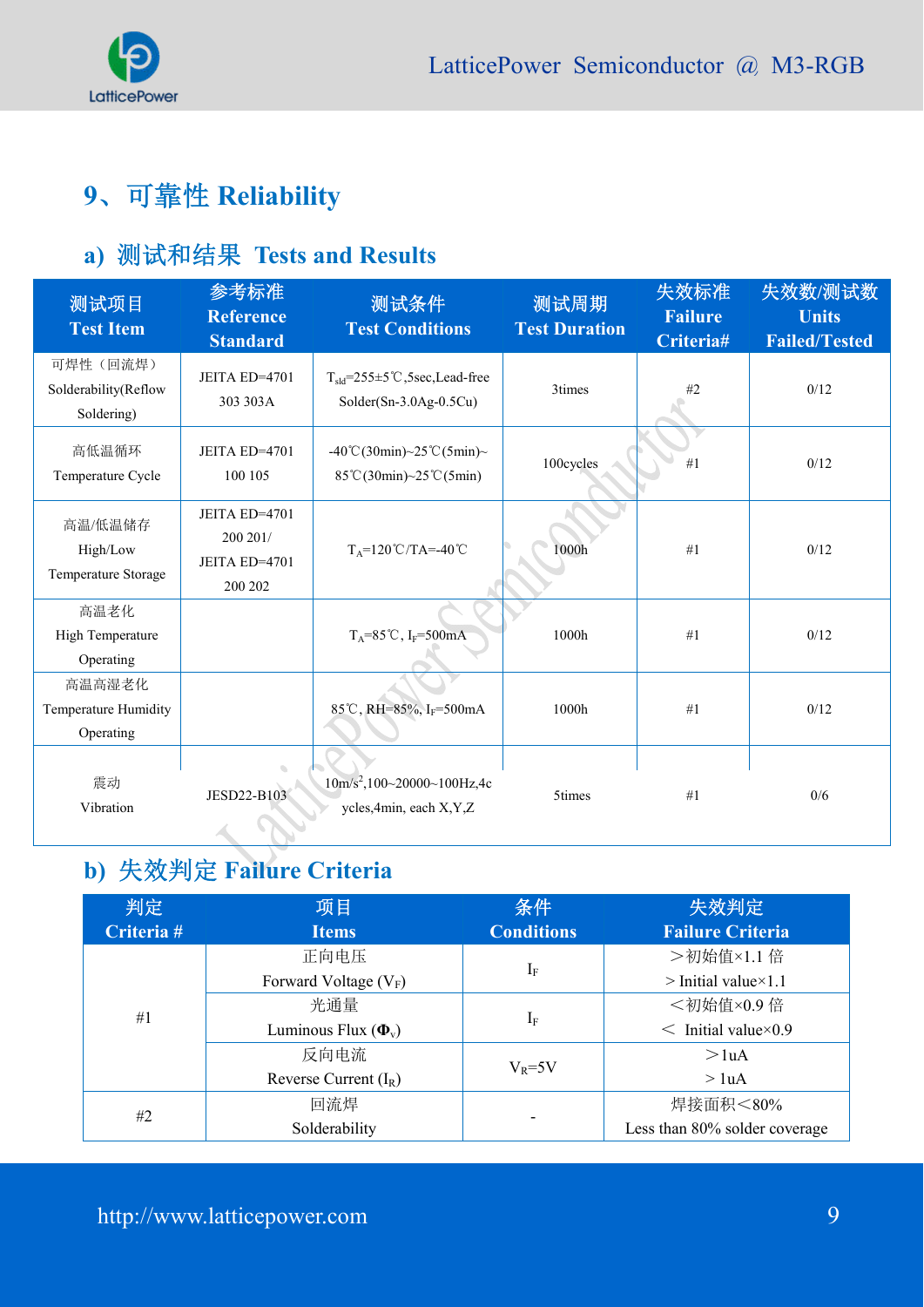

# **10**、注意事项 **Cautions**

### a) 存储 **Storage**

- 不要将芯片放在潮湿的地方,存放温度在 5℃~30℃之间,相对湿度在 30%以下。 Do not place the chips in damp places, Storage temperature between 5 ℃and 30 ℃, Relative humidity under 30%.
- 开包后建议在 24 小时内过完回流焊,车间条件≤30℃/60%RH。

After opening the package, it is recommended to finish the reflow within 24 hours. The workshop conditions are ≤30°C/60%RH

- > 如果受潮, 需将贴片卷盘放入 60℃烤箱烘烤 24 小时; 打开后, LED 灯可重新密封在原始真空袋中。 If it is wet, the patch reel should be baked in a 60 ° C oven for 24 hours; after opening, the LED light can be resealed in the original vacuum bag.
- 不要接触任何未知的液体,特别是丙酮。 Don't touch any unknown liquid, In particular, acetone.
- 防止静电死亡,手动操作需要戴橡胶手套并佩戴静电环。 Prevent electrostatic killed, Manual operation is required to wear rubber gloves and wear electrostatic ring.

### **b**)清洗 **Cleaning**

- > 通常, LED 不建议对部件进行湿式清洁处理, 因为封装不是密封的。 In general, LED does not recommend a wet cleaning process for component as the package is not hermetically sealed.
- > 由于采用开放式设计,所有类型的清洁液都可能渗透到封装中,导致 LED 退化或完全失效。 Due to the open design, all kind of cleaning liquids can infiltrate the package and cause a degradation or a complete failure of the LED.

### **c**)操作注意 **Handling Precautions**



在处理过程中,还应注意确保组件顶面没有压力

During the handling, care should be taken as well to ensure no pressure on the top surface of component.

 应避免使用所有类型的尖锐物体(例如镊子,指甲等),以防止对硅树脂造成压力,因为这会导致部 件 损坏。

All types of sharp objects(e.g. forceps, fingernail, etc) should be avoided in order to prevent stress to the silicone, since this can lead to damage of the component.